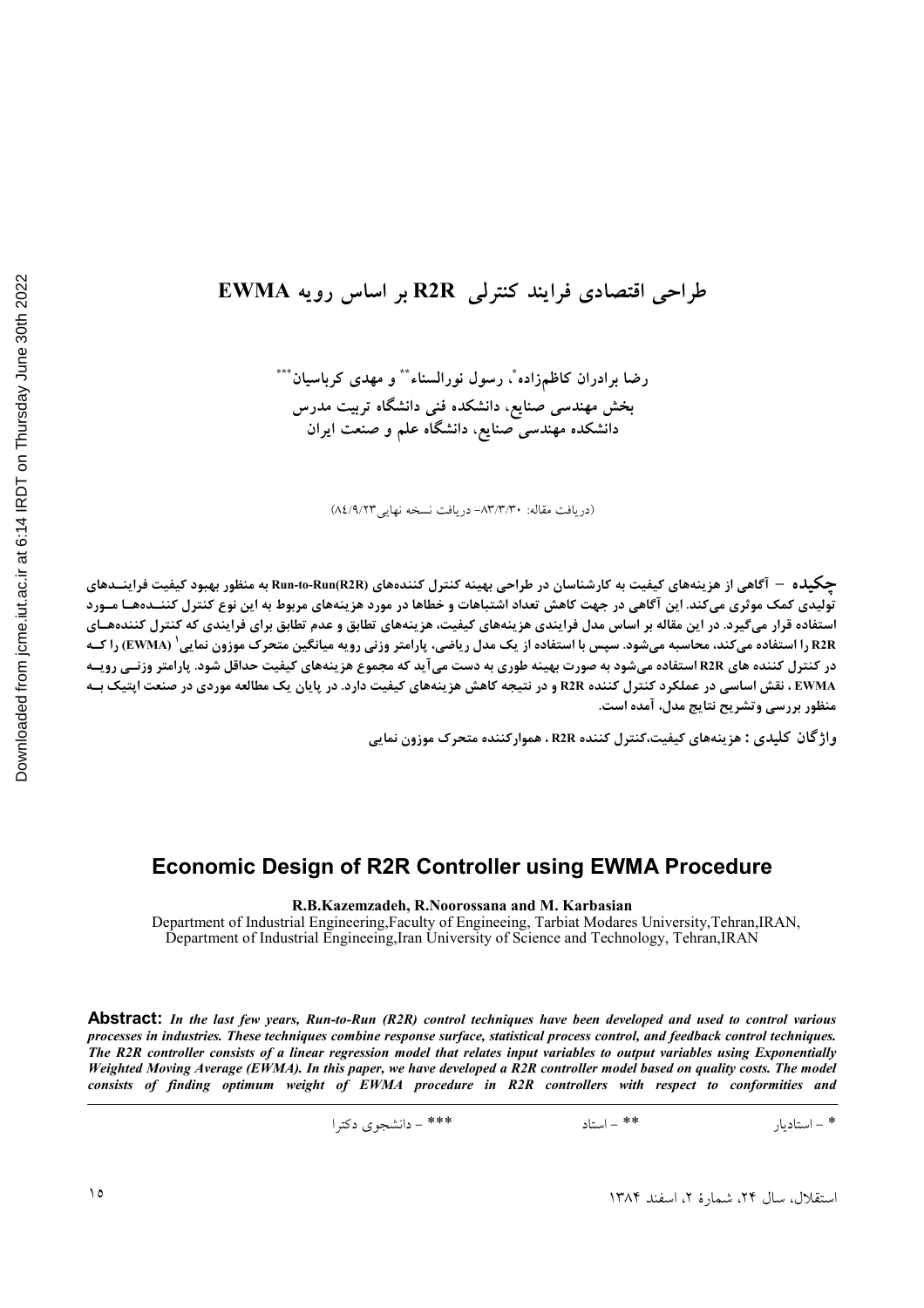*nonconformities costs. The validity and performance of the developed model were tested using a real case study in an optic industry application.* 

**Keywords:** *Quality costs, R2R controller, EWMA*

| فهرست علائم |  |
|-------------|--|
|             |  |

| $a_n$       | عرض از مبدا بهنگام شده در مرحله n |             | ECEF متوسط هزينه خرابي خارج          |
|-------------|-----------------------------------|-------------|--------------------------------------|
| $\mathbf b$ | تخمين β                           | <b>ECIF</b> | متوسط هزينه خرابى داخل               |
| <b>AOQ</b>  | متوسط كيفيت خروجي                 | $x_n$       | ورودي فرايند درمرحله n ام            |
| AQL         | سطح كيفيت قابل پذيرش              | $y_n$       | میزان انحراف خروجی از هدف در مرحله n |
| <b>ATD</b>  | متوسط كل قطعات معيوب              | $\alpha$    | عرض از مبدا مدل پیش بینی             |
| ATI         | متوسط کل بازرسی                   | β           | ضریب زاویه مدل پیش بینی              |
| A, W        | ماتريسهاي حالت                    | Г           | ماتريس پايداري                       |
| ECC         | متوسط هزينه هاى تطابق             | λ           | پارامتر وزنی رویه EWMA               |

**۱ – مقدمه** 

یکی از مهمترین ابزار بهبود کیفیــت، کنتــرل امــاری فراینــد SPC است. با استفاده از فنـون ورويــه هــاي مطـرح در SPC مي تــوان تغييــرات بــا دليــل در مشخــصات خروجــي فراينــد را شناسایی کرد. ولی نوع دیگر تغییـرات نیـز هـستند کـه در یـک محدوده زمانی قابل پیش بینـی|نــد و از طــرف دیگــر بــا تنظـیم واصلاح در متغیرهای موثر در فرایند می توان آنها را کاهش داد. این نوع کنترل را که بر مبنـای تنظـیم ّ انجـام مـیگیـرد، کنتـرل مهندسی ٔ (EPC) می نامند.

سابقه ترکیب EPC وSPC بــه اوائــل دهــه ۹۰ مــیلادی برمیگردد[۱]. در این راستا کنترل کننده های R2R ابزاری|ند که به صورت هنرمندانه EPC وSPC را ترکیب مـی کننـد. در ایــن کنترل کنندهها، ابتدا یک مدل رگرسیونی خطی به صورت بهینــه بر رفتار فرایند برازش می شود به طوری که رابطه بین خروجے و ورودي را به خوبي نشان دهد. سيس در هر مرحله بازبيني، به صورت مستمر، عرض از مبدا مدل به منظور نزدیک نگاه داشتن خروجی حول مقدار ایدئال، بهنگام میشود. این بهنگـام ســازی توسط رويه EWMA براساس اختلاف بـين مقـادير خروجـي

واقعی و پیش بینـی، انجـام مـیشـود[ ۲] شـكل (۱)، سـاختار عمومی کنترل کننده R2R را نشان میدهد.

تاکنون در استفاده از کنترل کنندههای R2R کمتر به مباحـث هزینـهای کیفیـت، پرداختــه شــده اسـت و تجزیــه و تحلیلهــای اقتصادی بیشتر بر روی ابزار SPC متمرکزشده است.

در سال ۱۹۵۲، گیرتینگ و روبین یکی از اساسیترین مدلهای اقتصادی را در سیستمهای کنترل کیفیت مطـرح کردنــد. انهــا از مدل مار کوفی برای بیان حالتهای مختلف فرایند استفاده کردنــد [۳]. بعضی از محققان سعی کردهاند تا یک مدل کلی برای مدل ارائه شده در مرجع [۳] ارائه كنند كه از ميان آنهـا مـىتوان بــه مؤلفان مراجع [ ۴–۷] اشاره کرد. البته نتایج ارائــه شــده توسـط این محققان به مانند مرجع [۳] به علت عدم وجود قوانین سـاده بـراي بــه كــارگيري أنهــا در عمــل، بيــشتر از ارزش نظــري بر خور دارند.

نمودارهای کنترل شوهارت نیز توسط چندین محقق از نظـر اقتصادی بررسی شده است. اغلب تحقیقات آنها را می تـوان بــه عنوان روشهای طراحی نیمه اقتصادی گروهبندی کرد. در مرجـع [۸] پیشـنهاد شده که اندازه نمــونه بهــینه برای کنتـــرل میــانگین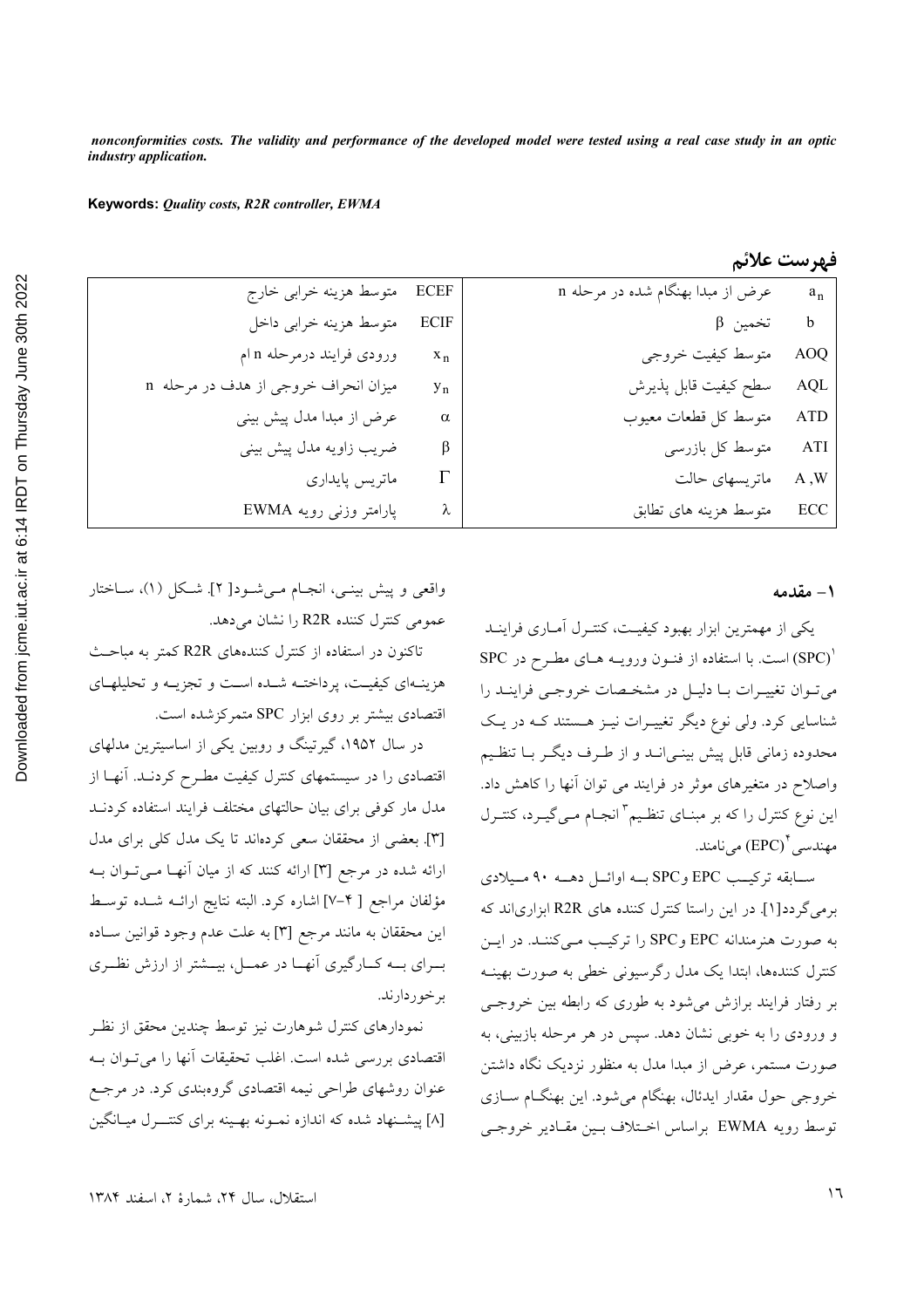

**R2R " >' ?3 @ 5=:;<**

زمانی حاصل می شود که تعداد کل بازرسیهای مورد نیـاز بـرای پی بردن به وجود یک تغییر خاص کمینه شود، و یا بـه عبـارت دیگر کمینه کردن بازرسی کل به معنی کمینه شــدن هزینــههــای كـل اســت. روشــهاي مــشابهي بــراي مطالعــهٔ اقتــصادي ديگــر نمودارهای کنترل در مراجع [۹–۱۱] استفاده شده است.

> مراجع [ ۱۲و۱۳ ] تجزیه و تحلیلهای نیمه اقتصادی دیگـری را معرفی میکنند. مرجع [۱۳] از شبیه سازی مونت کارلو برای بررسی چند طراحی مختلـف از نمـودار کنترلـی  $\bar{\rm X}$  کـه شــامل تعدادي استراتژيهاي تنظيم فرايند مي شود، استفاده مي كند.

> نتايج ارائـه شـده در مرجـع [۱۴] حـاكي از ايـن اسـت كـه روشهای کنترل که بر اساس یک نمونه در فواصل زمـانی ثابـت عمل میکنند، بهینه نیستند. این مرجع پیشنهاد میکند که ان<mark>ـدازه</mark> نمونه و فاصله نمونهگیری بایــد در هــر مقطــع زمــانی براســاس احتمال پسین اینکه فراینـد در حالـت خــارج از کنتــرل بــه ســر میبرد تعیین شود. روشهایی از قبیل برنامه ریزی پویا بـه مقــدار نسبتاً زیادی در تعیین راه حل بهینه استفاده شده است. همچنـین در مراجع [۱۵-۱۷] یک طراحی عمـومی اقتـصادی ارائـه شـده اســت. مــدل مطــرح شــده در ان مراجــع، شــامل هزينــههــاي نمونهگیری در حالت تحت کنترل، هزینههای تولیــد معیــوب در حالت خارج از کنترل، همچنین هزینههای تشخیص علل تغییــر در فراینـد و زنـگ خطرهـای اشـتباهی اسـت. در مرجـع [۱۸] گزارش شده که اقتصادیترین حالت برای نمودارهـای کنتــرل بــا

استقلال، سال ۲۴، شمارهٔ ۲، اسفند ۱۳۸۴

داشتن فواصل نا مساوی در نمونهگیری امکانپذیر است. مرجع [۱۹] روشهایی را برای کاهش زنگ خطر اشتباهی پیشنهاد کرده است. مرجع [۲۰] یک روش آمـاری بــرای طراحــی اقتــصادی نمودارهــاي EWMA ابــداع كــرده اســت و در ســال ۲۰۰۰، مرجـع[۲۱] یــک روش کــاربردي را بــراي طراحــي اقتــصادي نمودارهای M EWMA به کار برده است .

در بخش دوم، مشخصات خروجی در فراینـد کنترلـی R2R از جمله میانگین، واریانس و پایداری<sup>۵</sup> محاسبه میشود. سـپس بر اساس آنها در بخش سوم مدلی برای کمینه کردن هزینههـای كيفيت طراحي مي شود.

# **۲**- مشخصات اساسی امـاری خروجـی، در فراینــد **R2R**

اولین قدم در توسعه سیستم کنترل R2R، توسعه یـک مــدل رگرسیونی است که به صورت واقعی رابطهٔ بین متغیرهای قابـل کنترل و مشخصههای کیف<sub>ی</sub> مورد علاقه را بیان مــی کنــد. مــا در این مقاله فرض میکنیم که یـک متغیــر قابــل کنتــرل(ورودی) و یک مشخه کیفی(خروجی) داریم °(SISO) . فــرض اساســی در این حالت این است که فرایند حالت دینامیک ندارد. این بـه آن معنی است که مشخصه کیفی در مرحله  $(y_n)$  فقط بــه متغیــر  $\zeta_1$ ورودی 1 $\zeta_{n-1}$  در ابتدای مرحله n (انتهای مرحله 1-n) بستگی دارد. در حالتSISO كه دراين مقالـه بحث شـده، رابطـه بـين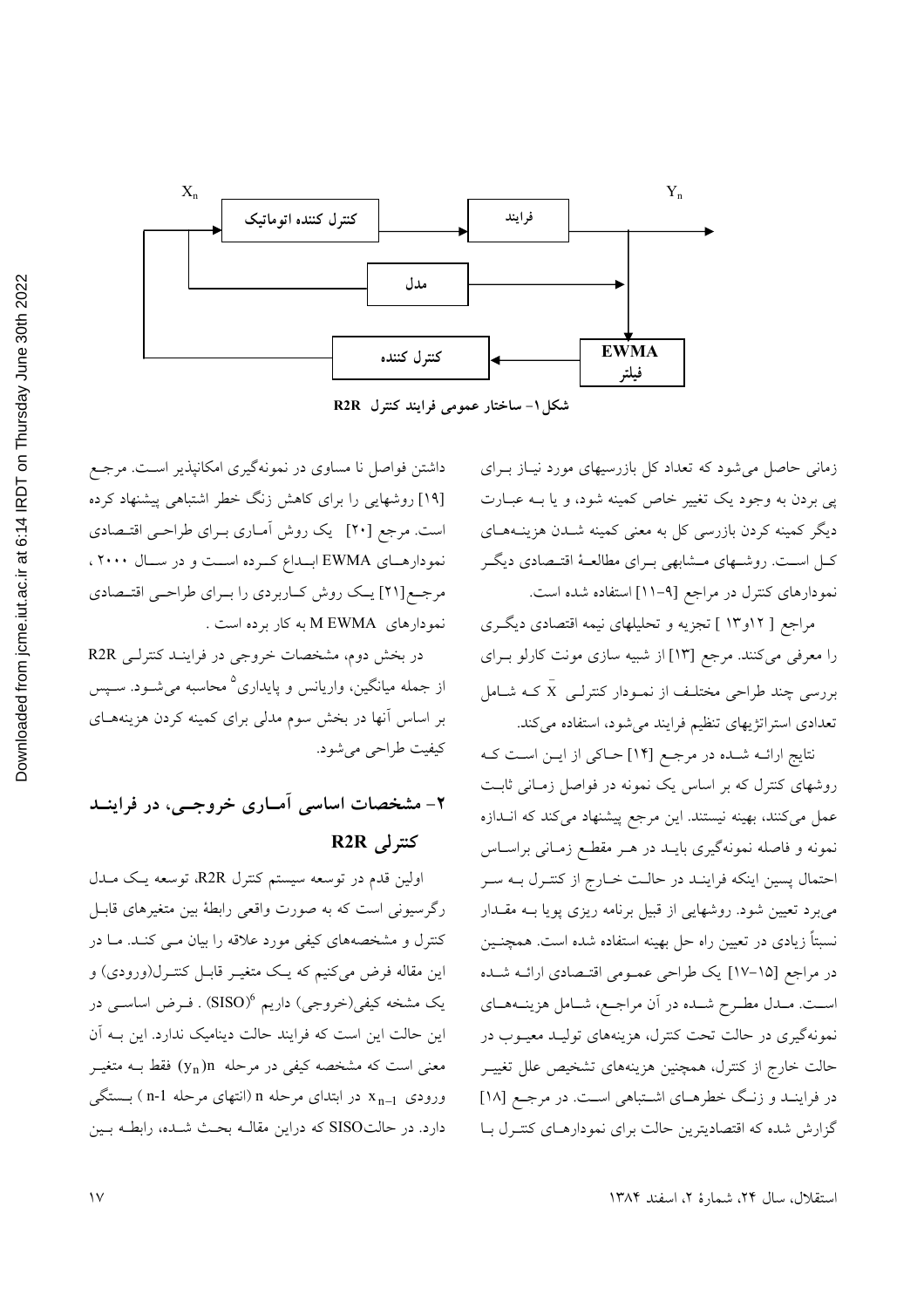ورودی وخروجی به صورت معادلـه (۱) کــه یــک مــدل ســاده خطي است تعريف مي شود:

 $y_n = \alpha + \beta x_{n-1} + \varepsilon_n$  (1)

کاستلو بر این باور است که در صورتی که فضای مربوط به متغیرهای قابل کنترل کوچک باشــد. مــی تــوان از مــدل ســاده رگرسیون خطی به عنوان تقریب مـدلهای غیـر خطـی اسـتفاده کر د[۲] .

در این رابطه β و α پارامتر بوده و  $\varepsilon_{\rm n}$  نویز سفید $^{V}$ اسـت. همچنین در معادله (۱) این فرض وجود دارد که هیچ تأخیری بین فعالیت کنترلــی و اثــر آن روی  ${\rm y}_{\rm n}$  وجــود نــدارد البتــه در مسائل توليد گسسته قطعات اين يک فـرض منطقـي اسـت. در  $\alpha$  این مرحله  $\beta$  و  $\alpha$  بر اساس روشهای مختلفی قابل تخمینانــد. از آنجا که این روشها به صورت کاملاً کلاسیک بحث شدهاند ما روی قدم دوم R2R یعنی کنترل و تنظیم مستمر میپردازیم.

در قدم دوم، بر اساس اندازهگیری خروجی فرایند و مقایسه بــا پـــیش بینـــی بـــر اســـاس مـــدل رگرســـیونی و اســـتفاده از رویــه EWMA بــرای اخــتلاف حاصــل از پــیش بینــی مــدل و واقعیت، عرض از مبدأ مدل رگرسیونی  $(\alpha)$  بهنگام مـیشــود و از طرف دیگر میزان ورودی در مرحلــه بعــد  $\rm (x_{\,n}\,)$  بــر اســاس مقدار جدید a<sub>n</sub> مشخص میشود[۲۲].

از آنجایی که فرایند دینامیک نیست فعالیت کنترلی بهینه ب اساس حداقل واریانس حول هــدف T بــرای مــدل( ۱) عبــارت است از :

$$
x_n = \frac{T - \alpha}{\beta} \tag{7}
$$

عملیات کنترلی (۲) بر روی سیستم، قبـل از شـروع مرحلـه n +1 اعمال میشود. کنتـرل کننـده R2R فـرض مـیکنـد کـه ضریب زاویه  $\beta$ ثابت و عرض از مبدأ  $\alpha$  نسبت به زمـان متغیــر است[۲] . در این حالت فعالیت کنترلی از پیش بینی مقدار پاسخ محاسبه می شود.  $\hat{y}_n$ 

$$
\hat{y}_n = a_{n-1} + bx_{n-1} = T
$$
  

$$
x_n = \frac{T - a_n}{b}
$$
 (\*)

 $b = \beta$ ,  $a_n = \alpha_{n+1/n}$  که در آن  $\wedge$ تخمين ضريب زاويـه  $\beta$  بـه  $b = \beta, a_n = \alpha$ صورت يكباره صورت ميگيرد. در حالي كه تخمـين عـرض از مبدأ به صورت مداوم و بازگشتی با استفاده از رویه EWMA به صورت زير انجام مي گيرد.

 $a_n = \lambda (y_n - bx_{n-1}) + (1 - \lambda)a_{n-1}$  (\*) شکل (۲) روند این تنظیم را نشان م<sub>ی</sub>دهد.

حال فرض کنید که انحرافات از هدف در فرایند از مدل زیر تبعيت كند.

$$
y_n = \alpha + \beta x_{n-1} + \delta_n + \varepsilon_n \tag{2}
$$

که درآن δ میانگین اغتشاش در هر مرحله اسـت. میـانگین مربع خطاي مجانبي اين فرايند برابر است با:

$$
AMSE(y_n) = \lim_{n \to \infty} E(y_n^{\mathbf{v}})
$$
 (9)

اصطلاح مجانبی از این حقیقت ناش<sub>ع</sub> میشود کـه ایــن نــوع کنترل کننده ها بــه خــاطر شــرايط اوليــه در معــادلات EWMA دارای تغییرات کوتاه مدت بوده که بایــد از شــرایط پایــداری آن جدا شود. با توجـه بـه معادلـههـاي بـالا معادلـه حلقـه- بـسته خروجي به صورت زير باز نويسي مي شود:  $y_n = \alpha - \xi a_{n-1} + \delta_n + \varepsilon_n$  (v)  $\pm$ و EWMA در آن  $\beta/b$  = گم با بازگشت به معادله  $a_n = \lambda(\alpha + \delta_n + \varepsilon_n) + (1 - \lambda \xi) a_{n-1}$  (A) برای حل مجموعه معادلات دیفرانسیل در این کنترل کننــده

از روش فضای حالـت<sup>^</sup> بایــد اسـتفاده کـرد. بـردار حالـت زیـر تعریف مے شو د  $z'_n = (a_{n-1}, n)$  (9)

\; \7 1s à2 Pá O W 2B) r/OB @ ; . W4& /= P
2i

$$
z_{n+1} = Az_n + W_n
$$
 (1)

$$
\begin{array}{c}\n\text{S.} \\
\text{S.} \\
\text{S.} \\
\text{S.} \\
\text{S.} \\
\text{S.} \\
\text{S.} \\
\text{S.} \\
\text{S.} \\
\text{S.} \\
\text{S.} \\
\text{S.} \\
\text{S.} \\
\text{S.} \\
\text{S.} \\
\text{S.} \\
\text{S.} \\
\text{S.} \\
\text{S.} \\
\text{S.} \\
\text{S.} \\
\text{S.} \\
\text{S.} \\
\text{S.} \\
\text{S.} \\
\text{S.} \\
\text{S.} \\
\text{S.} \\
\text{S.} \\
\text{S.} \\
\text{S.} \\
\text{S.} \\
\text{S.} \\
\text{S.} \\
\text{S.} \\
\text{S.} \\
\text{S.} \\
\text{S.} \\
\text{S.} \\
\text{S.} \\
\text{S.} \\
\text{S.} \\
\text{S.} \\
\text{S.} \\
\text{S.} \\
\text{S.} \\
\text{S.} \\
\text{S.} \\
\text{S.} \\
\text{S.} \\
\text{S.} \\
\text{S.} \\
\text{S.} \\
\text{S.} \\
\text{S.} \\
\text{S.} \\
\text{S.} \\
\text{S.} \\
\text{S.} \\
\text{S.} \\
\text{S.} \\
\text{S.} \\
\text{S.} \\
\text{S.} \\
\text{S.} \\
\text{S.} \\
\text{S.} \\
\text{S.} \\
\text{S.} \\
\text{S.} \\
\text{S.} \\
\text{S.} \\
\text{S.} \\
\text{S.} \\
\text{S.} \\
\text{S.} \\
\text{S.} \\
\text{S.} \\
\text{S.} \\
\text{S.} \\
\text{S.} \\
\text{S.} \\
\text{S.} \\
\text{S.} \\
\text{S.} \\
\text{S.} \\
\text{S.} \\
\text{S.} \\
\text{S.} \\
\text{S.} \\
\text{S.} \\
\text{S.} \\
\text{S.} \\
\text{S.} \\
\text{S.} \\
\text{S.} \\
\text{S.} \\
\text{S.} \\
\text{S.} \\
\text{S.} \\
\text{S.} \\
\text{S.} \\
\text{S.} \\
\text{S.} \\
\text{S.} \\
\text{S.} \\
\text{S.} \\
\text{
$$

$$
A = \begin{bmatrix} 1 - \lambda \xi & \lambda \delta \\ 0 & 1 \end{bmatrix}
$$
 (11)

$$
W_n = \begin{bmatrix} \lambda(\alpha + \varepsilon_n) \\ 1 \end{bmatrix} \tag{17}
$$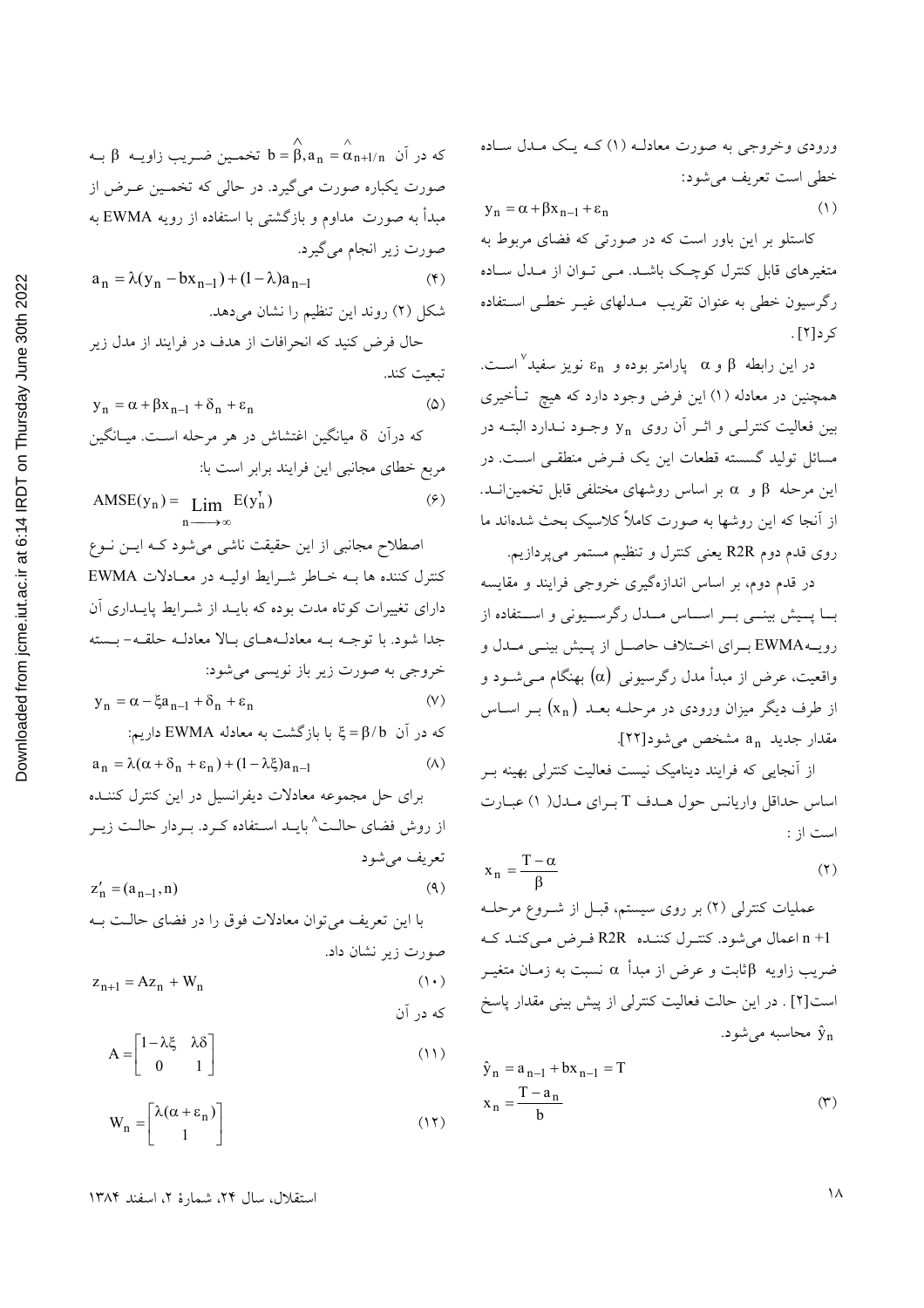

شکل۲- فرایند بهنگام کردن <sub>an</sub> و نگهداری فرایند در نزدیکی حالت ایدئال

از طرف دیگر برای حل این معادله داریم[۲]:

$$
z_n = A^n = z_0 + \sum_{j=1}^{n-1} A^{n-j-1} w_j
$$
 (17)

ماتریس  $\mathrm{A}^{\, \mathrm{t}}$  با استفاده از معادلـه  $\mathrm{P}^{-1}$   $\mathrm{A}^{\, \mathrm{t}}$  محاسـ می شود که در آن:

$$
\Gamma = \begin{bmatrix} 1 - \lambda \xi & 0 \\ 0 & 1 \end{bmatrix} \tag{17}
$$

بر اساس نظریه فضای حالت می توان نتیجهگیری کرده ک موقعی مشخصه کیفی، حالت پایـدار دارد کـه 1≥|&−1| اگـر در آن صورت با فرض پایلدار بودن فراینلد  $z_0 = (0,0)$ داریم[۲] :

$$
\lim_{j=0}^{\infty} (1 - \lambda \xi)^{n-j-1} = 1/\lambda \xi
$$
\n
$$
n \to \infty
$$
\n(10)

$$
\sum_{n=-\infty}^{\infty} -\xi \lambda \sum_{n=1}^{n-1} (1-\lambda \xi)^{n-j-1} \varepsilon_i + \varepsilon
$$

$$
y_n = \frac{\delta}{\lambda \xi} - \xi \lambda \sum_{j=0}^{\infty} (1 - \lambda \xi)^{n-j-1} \varepsilon_j + \varepsilon_j \tag{19}
$$

از رابطه بالا به دست می آوریم

$$
AMSE(y_n) = \text{Lim}[y_n^2] = \sigma^2 + \frac{\lambda^2 \xi \sigma^2}{2 - \lambda \xi} + (\frac{\delta}{\lambda \xi})^2 \tag{1V}
$$

n → ∞
$$
\left(\frac{\delta}{\lambda \xi}\right)^2 \quad \text{or} \quad \frac{\lambda^2 \xi \sigma^2}{2 - \lambda \xi}
$$
 (۱۷) مقدار  
میدان اریب خروجی است. با دقت در این معادله می توان

دریافت که یک معاوضه با انتخاب مقـادیر مختلـف ۸ مـشاهده وجود خواهد داشت. در صورتی که  $0 = \lambda = 0$  باشد (یعنی کنترلبی وجود ندارد) میزان AMSE حداقل میشود ولی اریـب افــزایش می یابد و از طرف دیگر اگر 1= λ باشد اریب کاهش مے یابـد ولي در عوض واريانس زياد مي شود.

در بخش بعدی مقاله بر اساس یافته های این قسمت مــدلی برای کمینه کردن هزینه های کیفیت طراحی می شود.

# ۳- طرح اقتصادی فراینــدهای R2R بــا اســتفاده از كنترل كنندههاى EWMA

آگاهی از هزینههای کیفیت بـه مـدیران بـرای تنظـیم نحـوه سرمایه گذاری در بهبود کیفیت کمک کرده وأنان را در بررســی کوششهای به عمل آمده و ارزیابی میزان اثر فعالیتهای مختلف بهبود یـاري مـيدهـد. ايـن اَگـاهي در جهـت كـاهش تعـداد اشتباهات و خطاها در مورد هزینههـای مربوطـه مـورد اسـتفاده قرار می گیرد. با توجه بـه ایـن کـه در کنتـرل کننـده R2R یـک فرايند را هزينهيابي ميكنيم. لذا از روش "هزينه يـابي فراينــدي" در این راستا استفاده باید کرد. در این مدل هزینـههـای کیفیـت فرايند به دو دسته تقسيم مي شوند: هزینههای تطابق: هزینههایی که صرف رسیدن فراینـد

استقلال، سال ٢۴، شمارة ٢، اسفند ١٣٨۴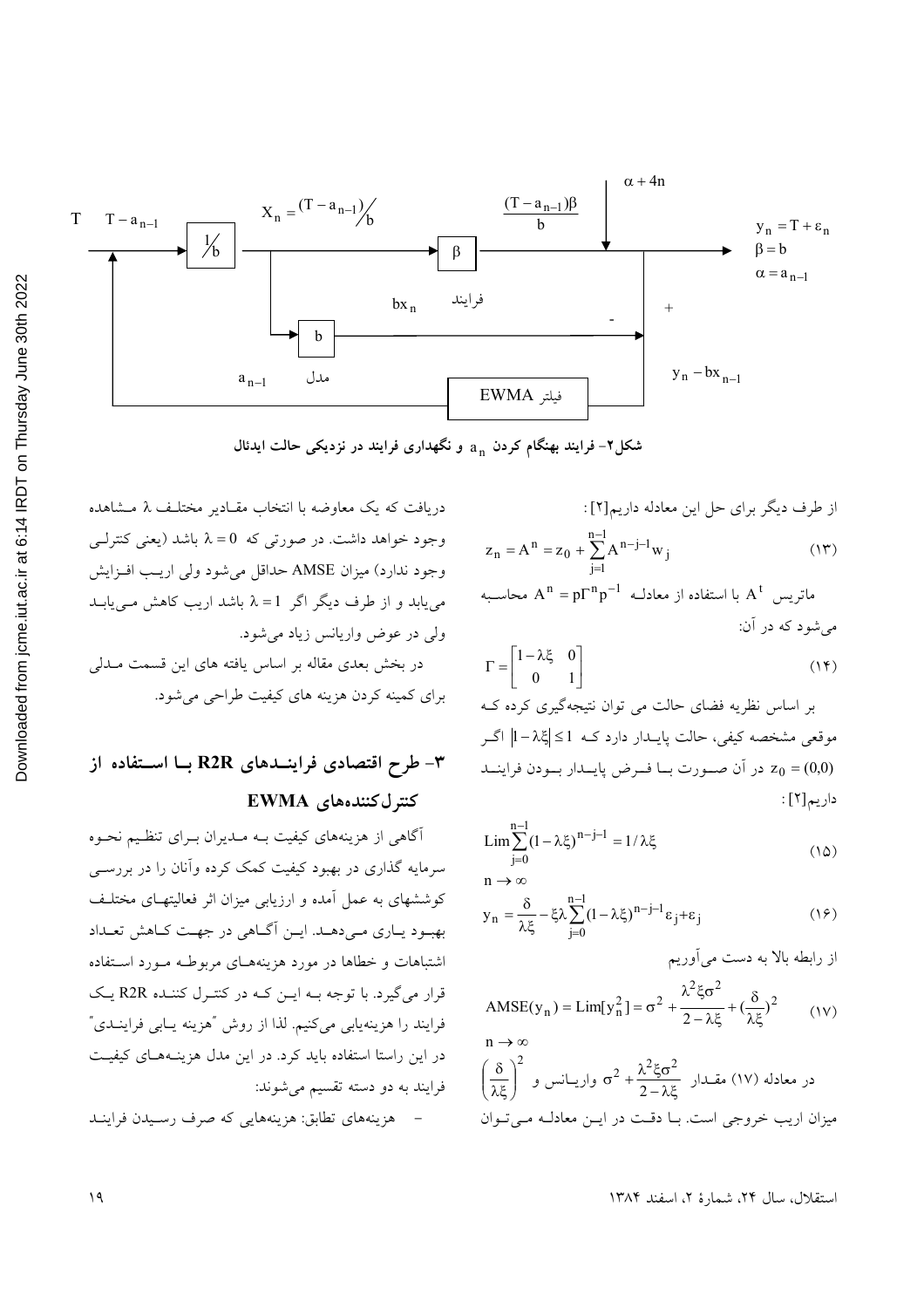به اهداف خود مي شوند.

هزینههای عدم تطابق: هزینههایی کـه بـه دلیـل عـدم تطابق خروجي با معيارهاي تعريف شده فرايند، ايجاد مىشود.

#### ۰۱–۳ هزینههای تطابق

در فرایند تولیـدی کـه از کنتـرل کننـدههـای R2R اسـتفاده می کند یکی از مهمترین هزینههای تطابق هزینه ارزیابی است. هزينههاي ارزيابي طبق تعريف استاندارد ISO 9004 هزينههايي هستند که برای آزمایش کیفیت بـه منظـور حـصول اطمینــان از اینکه خواستههای کیفیت بر آورده می شوند، صرف می شوند.

در عموم فرایندهای R2R برای بررسمی کیفیت قطعـات از روش بازرسی به صورت اصلاح و پذیرش استفاده می شود. در این حالت بر اساس طرحهای نمونـه گیــری اسـتخراج شــده از جداول استاندارد ABC، از دسته محصولات تولید شـده در هـر مرحله نمونهگیری میشود. در صورتی کـه اعـداد معیـوب در .<br>نمونه کمتر یا مساوی عدد پذیرش طرح نمونهگیری بـود ، کـل دسته پذیرفته میشود. در غیر این صورت کـل دسـته بازرسـی صد در صد شده و محموله سالم وارد انبار میشود.

شکل (۳) نحوه استفاده از طرحهای اصلاح وپـذیرش را نشان میدهد. در این شکل:

Pa : احتمال يذيرش دسته و

1-Pa : احتمال رد دسته است.

بدیهی است ارزیابی مشخصات کمی هر قطعه دارای هزینـه است، بنـابراين بـا مـشخص كـردن متوسـط تعـداد بازرسـي ( ATI ) میتوان نسبت به تخمین این هزینهها اقدام کرد[۲۳]. متوسط تعداد بازرسی در این حالت برابر است با:

$$
ATI = N(\lambda - Pa) + nPa \tag{1A}
$$

$$
Pa = \sum_{x=0}^{C} {n \choose x} p'^x (1-p')^{n-x}
$$
 (19)

N: اندازه محموله

c: عدد پذيرش

N: اندازه نمونه و p': متوسط در صد معيوب توليد است. بنابرین با توجه به معادله (١٨) متوسط هزینـههـای تطـابق برابر است با :  $ECC = C<sub>1</sub> . ATI$  $(Y \cdot )$ که C<sub>1</sub>، متوسط هزینههای هر واحد بازرسی قطعه شامل هزینـه

زمان صرف شده برای آزمون، مواد و تجهیـزات مـصرفی بـرای آزمون و دیگر هزینههــای ارزیــابی و انــدازهگیــری مشخــصات است.

## ۳–۲ هزینههای عدم تطابق

هزینه های عدم تطابق معمـولا بــه دو دســته هزینــه خرابــی داخل `` وهزينه خرابي خارج `` تقسيم ميشود[٢۴] . الف)هزينه خرابي داخل

طبق تعريف ISO 9004، هزينه خرابي داخلـي، هزينــهـمـايي هستند کـه قبـل از تحویـل کـالا بـه مـشتری بـه منظـور تـامین خواستههایش صورت میگیرند. به عبارت دیگر هزینههایی ک بابت عدم انطباقها، قبـل از اينكـه محـصول سـاخته شـده وبـه مشتري تحويل داده شود، صرف مي شوند، هزينه هـاي خرابـي داخلي نام دارد.

همان طور كـه قـبلا اشـاره شـد خروجـي فراينـد توسـط نمونهگیری اصلاح و پذیرش بررسی میشود. در طرح اصلاح و پذیرش چه در مرحله نمونهگیـری و چــه در مرحلــه بازرســی صددرصد تعدادي قطعات معيوب شناسايي مى شوند كـه ضـرر ناشي از وجود آنها را مي توان به حساب هزينــه خرابــي داخلــي گذاشت. برای محاسبه متوسط این هزینه ،مقدار متوسط قطعات خراب تشخيص داده شده را محاسبه كنيم. متوسط اين قطعـات عبارتاند از:

$$
ATD = nP' . Pa + NP'(1 - Pa)
$$
 (71)

بنابرین با توجه به معادله (۲۱) متوسط هزینـههـای خرابـی داخل برابر است با :  $C = C + C$ 

$$
ECIF = C_2 \cdot ATD \tag{77}
$$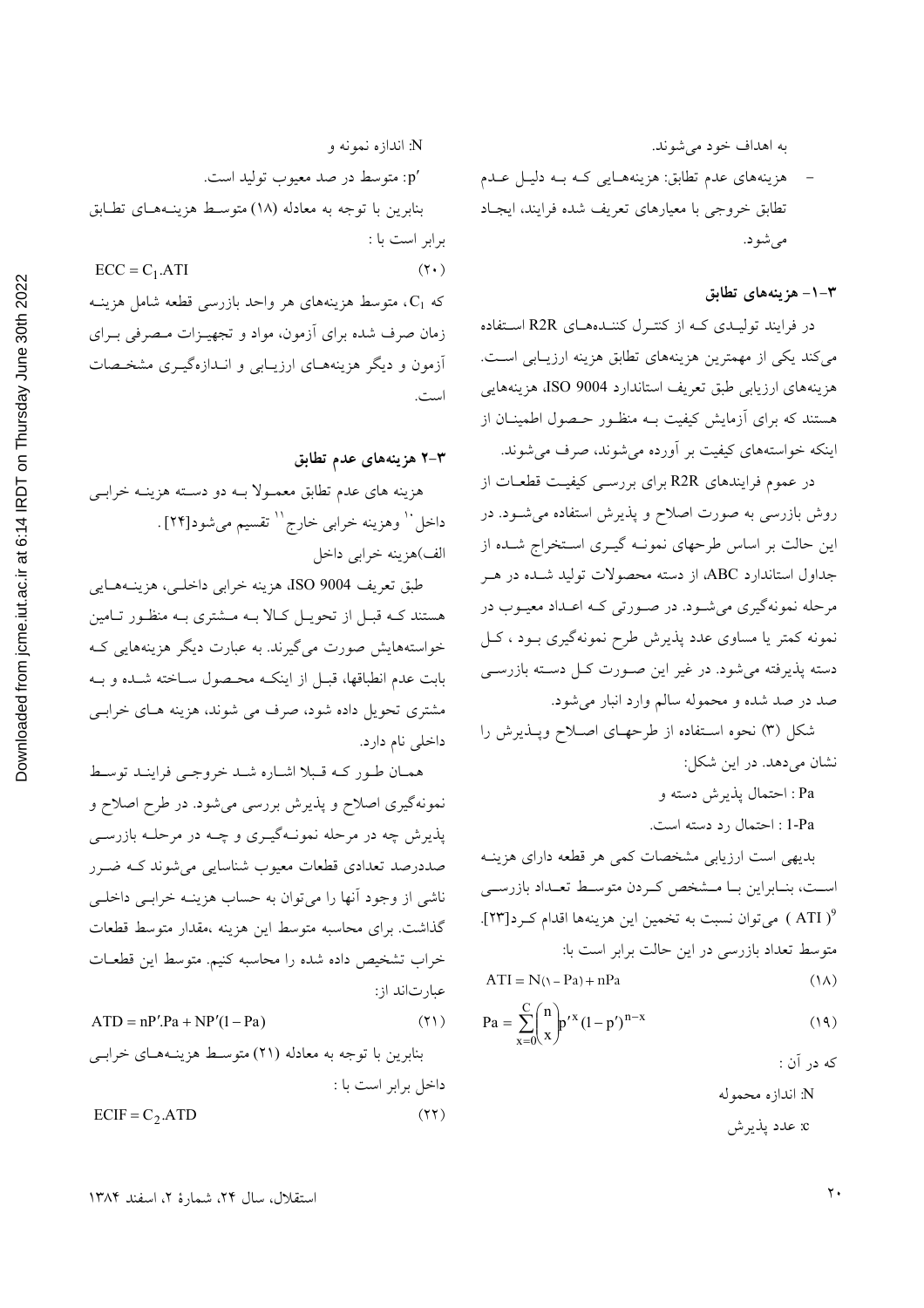

شکل ۳- فرایند بازرسی به صورت اصلاح وپذیرش

که در آن یی متوسط هزینه هر واحد قطعه خراب شـده اسـت. البتـــه در بعـــضي از فراينــــدها قطعــــه معيـــوب قابليـــت به کارگیری در محصولات دیگری کـه ارزش کمتـری دارنــد را داراست که این مطلب در محاسبه  $C_2$  می تواند گنجانده شود. ب) هزينه خرابي خارج

هزينههاي خرابي خارج، طبق تعريف ISO 9004 هزينههايي هستند که بعد از تحویل کالا به مشتری ونظر به بـراورده نـشدن برخي نيازهايش ايجاد مي شود.

در طرحهای نمونهگیری اصلاح و پذیرش در صورتی که در همان مرحلـه اول، محمولـه پذیرفتـه شـوند، تعـدادی قطعـات معیوب نیز وارد سیستم می شود که به دست مشتری می رسـد و هزینه شکست خارجی را ایجاد میکند. برای محاسبه این هزينهها لازم است متوسط كيفيـت خروجـي" در ايـن مرحلـه محاسبه شود. اين مقدار برابر است با[٢٣]:

$$
AOQ = P'Pa(\frac{N-n}{N})
$$
 (YY)

ضریب تصحیح $\left(\frac{{\rm N-n}}{{\rm N}}\right)$ به منظور حذف قطعات معیـوب تشخیص داده شده در نمونهگیری است وقتی که عـدد پــذیرش طرح نمونهگیری بزرگتر از صفر باشـد. در ایــن حالـت AOQ،

مقدار خالص هزینههای خرابی خارج را منعکس میکند. واضح است این ضریب در صورت زیاد بودن اندازه محموله نسبت بـه اندازه نمونه به سمت یک میل میکند.

اما از طرف دیگر ممکن است مشتری همـان موقـع از ایـن محصول استفاده نکند وهنگام استفاده از محصول در طول زمان گــارانتي متوجــه اشــكال در آن شــود بنــابرين مــدل پيــشنهادي برای تخمین هزینـههـای خرابـی خـارج در هـر زمـان عبـارت است از:

$$
ECEF = C_3.N.AOQ.\sum_{i=1}^{m} A_i.p_i
$$
 (Y\*)

$$
A_i = A(1+r)^1 \tag{72}
$$

Downloaded from jcme.iut.ac.ir at 6:14 IRDT on Thursday June 30th 2022

استقلال، سال ٢۴، شمارة ٢، اسفند ١٣٨۴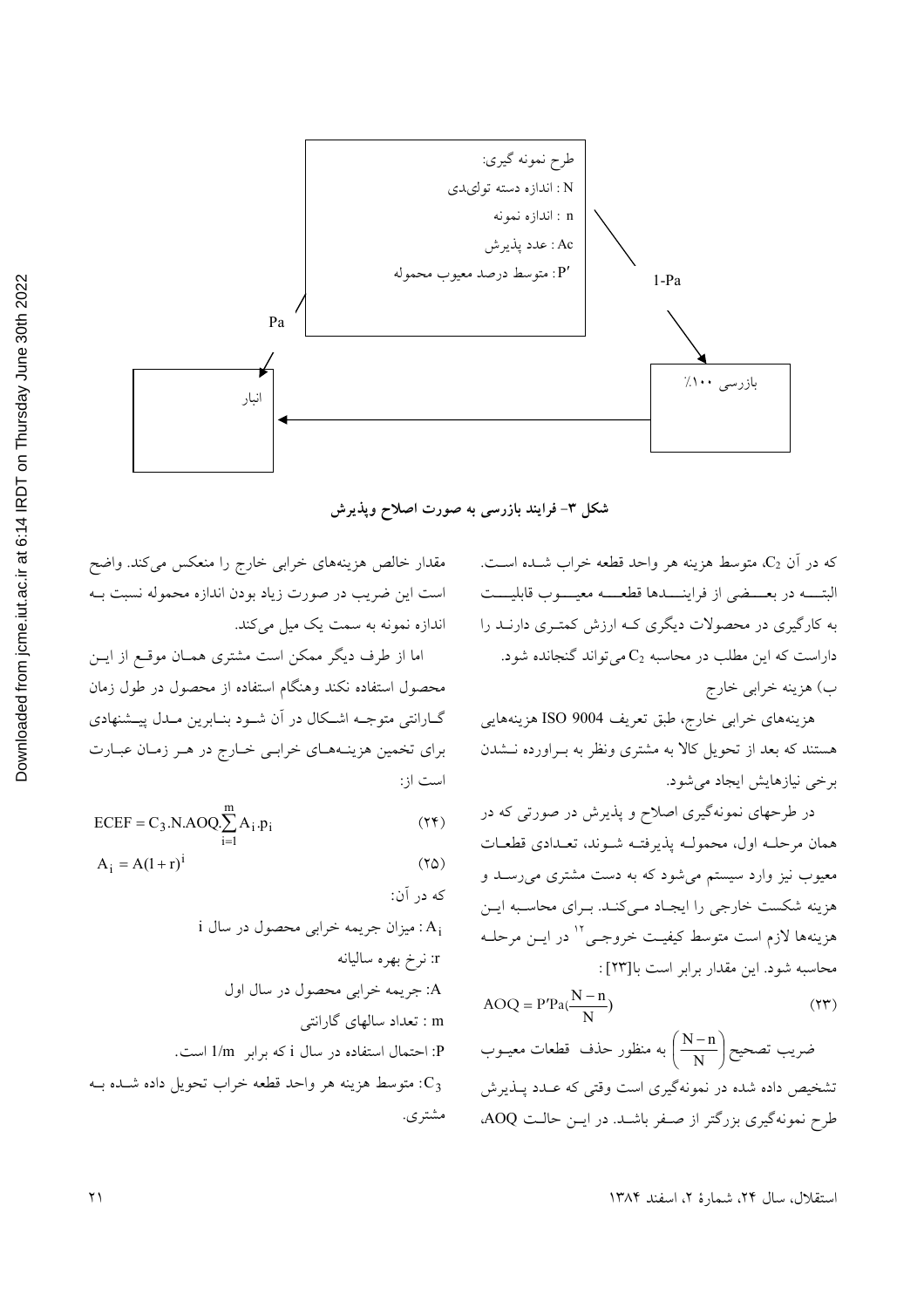اکنون که مدلهای هزینهای معرفی شـد بایـد مـدلی جـامعی ساخت کـه بـا تعيـين مقـادير ٨ در کنتـرل کننـده بـازخوردي EWMA ، هزينههاي كيفيت فراينـد بـا كنتـرل كننـده R2R بـه حداقل برسد. به عبارت دیگر فراینـد ، ارزش افـزوده بیــشتری بگيرد و نابتر شود.

ولی باید توجه داشت که در فراینـد R2R ، خروجـی بـه صورت پیوسته اندازهگیری می شود (y<sub>n</sub>) حـال اگـر مشخـصه کیفی خروجی دارای توزیع مشخصی باشد. میتوان متوسط درصد قطعات معیوب تولیدی را در فرایند R2R با کنترل کننده EWMA محاسبه كرد. به طور كلي درصد معيوب در اين حالت برابر است با:

 $P' = P(y_n \getext{USL}) + P(y_n \leq \text{LSL})$  $(19)$ 

كه در آن  ${\rm USL}^{13}$  و  ${\rm LSL}^{14}$  به ترتيب حدود فني بالا و پايين هستند. بر اساس توزیـع نرمـال، P′ بــه صــورت زیــر محاســبه مې شو د:

$$
P' = P'(Z_{y_n} \ge \frac{USL - \mu_{y_n}}{\sigma_{y_n}}) + P(Z_{y_n} \le \frac{LSL - \mu_{y_n}}{\sigma_{y_n}}) \quad (TV)
$$
  
\n
$$
y_n \quad y_{n-1} \quad y_{n-1} \quad y_{n-1} \quad y_{n-1} \quad y_{n-1} \quad y_{n-1} \quad y_{n-1} \quad y_{n-1} \quad y_{n-1} \quad y_{n-1} \quad y_{n-1} \quad y_{n-1} \quad y_{n-1} \quad y_{n-1} \quad y_{n-1} \quad y_{n-1} \quad y_{n-1} \quad y_{n-1} \quad y_{n-1} \quad y_{n-1} \quad y_{n-1} \quad y_{n-1} \quad y_{n-1} \quad y_{n-1} \quad y_{n-1} \quad y_{n-1} \quad y_{n-1} \quad y_{n-1} \quad y_{n-1} \quad y_{n-1} \quad y_{n-1} \quad y_{n-1} \quad y_{n-1} \quad y_{n-1} \quad y_{n-1} \quad y_{n-1} \quad y_{n-1} \quad y_{n-1} \quad y_{n-1} \quad y_{n-1} \quad y_{n-1} \quad y_{n-1} \quad y_{n-1} \quad y_{n-1} \quad y_{n-1} \quad y_{n-1} \quad y_{n-1} \quad y_{n-1} \quad y_{n-1} \quad y_{n-1} \quad y_{n-1} \quad y_{n-1} \quad y_{n-1} \quad y_{n-1} \quad y_{n-1} \quad y_{n-1} \quad y_{n-1} \quad y_{n-1} \quad y_{n-1} \quad y_{n-1} \quad y_{n-1} \quad y_{n-1} \quad y_{n-1} \quad y_{n-1} \quad y_{n-1} \quad y_{n-1} \quad y_{n-1} \quad y_{n-1} \quad y_{n-1} \quad y_{n-1} \quad y_{n-1} \quad y_{n-1} \quad y_{n-1} \quad y_{n-1} \quad y_{n-1} \quad y_{n-1} \quad y_{n-1} \quad y_{n-1} \quad y_{n-1} \quad y_{n-1} \quad y_{n-1} \quad y_{n-1} \quad y_{n-1} \quad y_{n-1} \quad y_{n-1} \
$$

Min  $ECC + ECIF + ECEF$ 

$$
subject to\n0 < \lambda ≤ 1\n1 - \lambda \xi ≤ 1\n1 - \lambda \xi ≤ 1\n% 
$$
ECEF \downarrow ECF \downarrow ECC \quad (\Upsilon \wedge \Upsilon \wedge \Upsilon \wedge \Upsilon \wedge \Upsilon \wedge \Upsilon \wedge \Upsilon \wedge \Upsilon \wedge \Upsilon \wedge \Upsilon \wedge \Upsilon \wedge \Upsilon \wedge \Upsilon \wedge \Upsilon \wedge \Upsilon \wedge \Upsilon \wedge \Upsilon \wedge \Upsilon \wedge \Upsilon \wedge \Upsilon \wedge \Upsilon \wedge \Upsilon \wedge \Upsilon \wedge \Upsilon \wedge \Upsilon \wedge \Upsilon \wedge \Upsilon \wedge \Upsilon \wedge \Upsilon \wedge \Upsilon \wedge \Upsilon \wedge \Upsilon \wedge \Upsilon \wedge \Upsilon \wedge \Upsilon \wedge \Upsilon \wedge \Upsilon \wedge \Upsilon \wedge \Upsilon \wedge \Upsilon \wedge \Upsilon \wedge \Upsilon \wedge \Upsilon \wedge \Upsilon \wedge \Upsilon \wedge \Upsilon \wedge \Upsilon \wedge \Upsilon \wedge \Upsilon \wedge \Upsilon \wedge \Upsilon \wedge \Upsilon \wedge \Upsilon \wedge \Upsilon \wedge \Upsilon \wedge \Upsilon \wedge \Upsilon \wedge \Upsilon \wedge \Upsilon \wedge \Upsilon \wedge \Upsilon \wedge \Upsilon \wedge \Upsilon \wedge \Upsilon \wedge \Upsilon \wedge \Upsilon \wedge \Upsilon \wedge \Upsilon \wedge \Upsilon \wedge \Upsilon \wedge \Upsilon \wedge \Upsilon \wedge \Upsilon \wedge \Upsilon \wedge \Upsilon \wedge \Upsilon \wedge \Upsilon \wedge \Upsilon \wedge \Upsilon \wedge \Upsilon \wedge \Upsilon \wedge \Upsilon \wedge \Upsilon \wedge \Upsilon \wedge \Upsilon \wedge \Upsilon \wedge \Upsilon \wedge \Upsilon \wedge \Upsilon \wedge \Upsilon \wedge \Upsilon \wedge \Upsilon \wedge \Upsilon \wedge \Upsilon \wedge \Upsilon \wedge \Upsilon \wedge \Upsilon \wedge \Upsilon \wedge \Upsilon \wedge \Upsilon \wedge \Upsilon \wedge \Upsilon \wedge \Upsilon \wedge \Upsilon \wedge \Upsilon \wedge \Upsilon \wedge \Upsilon \wedge \Upsilon \wedge \Upsilon \wedge \Upsilon \wedge \Upsilon \wedge \Upsilon \wedge \Upsilon \wedge \Upsilon \wedge \Upsilon \wedge \Upsilon \wedge
$$
$$

۴- آزمون مدل برای بررسی عملکرد مـدل در تخمـین پارامترهـای کنتـرل

بازخوردي رويه EWMA در فراينـد R2R فراينـد زيـر بررسـي شده است.

نوعی عدسی اپتیکی در یکی از مراحل مهم تولید به صورت دستهای در محفظهای قرار گرفته و مـایعی شـیمیایی روی آن را می یوشاند. این ماده با غلظت مشخص (برحسب مول بـر لیتـر) باعث به دست آمدن ضخامت خاصی (برحسب میلیمتـر) بـرای عدسیها می شود.در نظر است برای کنترل کیفیت ایس فراینــد از كنترل كننده R2R استفاده شود. در ايــن حالــت ميــزان غلظـت ماده شیمیایی به عنوان متغیر ورودی و ضخامت به دست آمـده عدسی، متغیر خروجی است. شکل(۴)، سـاختار کنتـرل کننـده R2R را در مطالعه موردی نشان می دهد. بهرای بررستی کیفیت هر دسته تولیدی یک طرح نمونهگیری بر اسـاس جـدول ABC بر اساس معیارهای جدول (۱)، پیشنهاد می شود.

براساس دادههای فوق، طرح نمونهگیری بر اساس جـداول استاندارد ABC-STD-105E در جلدول (٢) نـشان داده شـده

همان طور که در بخش دوم اشاره شد اولین قدم در فراینــد کنترلی R2R، تخمین رابطه خروجی و ورودی به صورت یک معادله رگرسیونی است. به این منظور در مطالعـه مـوردی فـوق نتـايج ٢٠ دوره توليـدي متـوالي جمـع أوري ودر جـدول (٣)، نمايش داده شده است .

نتايج جدول (٣)، تحت شرايط زير به دست أمده است: – ماده شیمیایی مورد استفاده با فرمولاسیون ثابت واز یک تامین كننده تهيه شده است. – ابزار اندازه گیری غلظت مواد شیمیایی و ضخامت عدســی در هر مرحله كاليبره شده است. - در تمامی مراحل سعی شده، فرایند تحت تاثیر شرایط محیطی قرار نگيرد. – فرایند تولید به صورت استاد کاری انجـام نـشده اسـت بلکـه فقط بر اساس دستورالعملهاى تهيه شده توسط كارشناس ارشـد انجام مي شود. با استفـاده از رگرسیـون معادله بیان کننده رابطه خروجی و

استقلال، سال ٢۴، شمارهٔ ٢، اسفند ١٣٨۴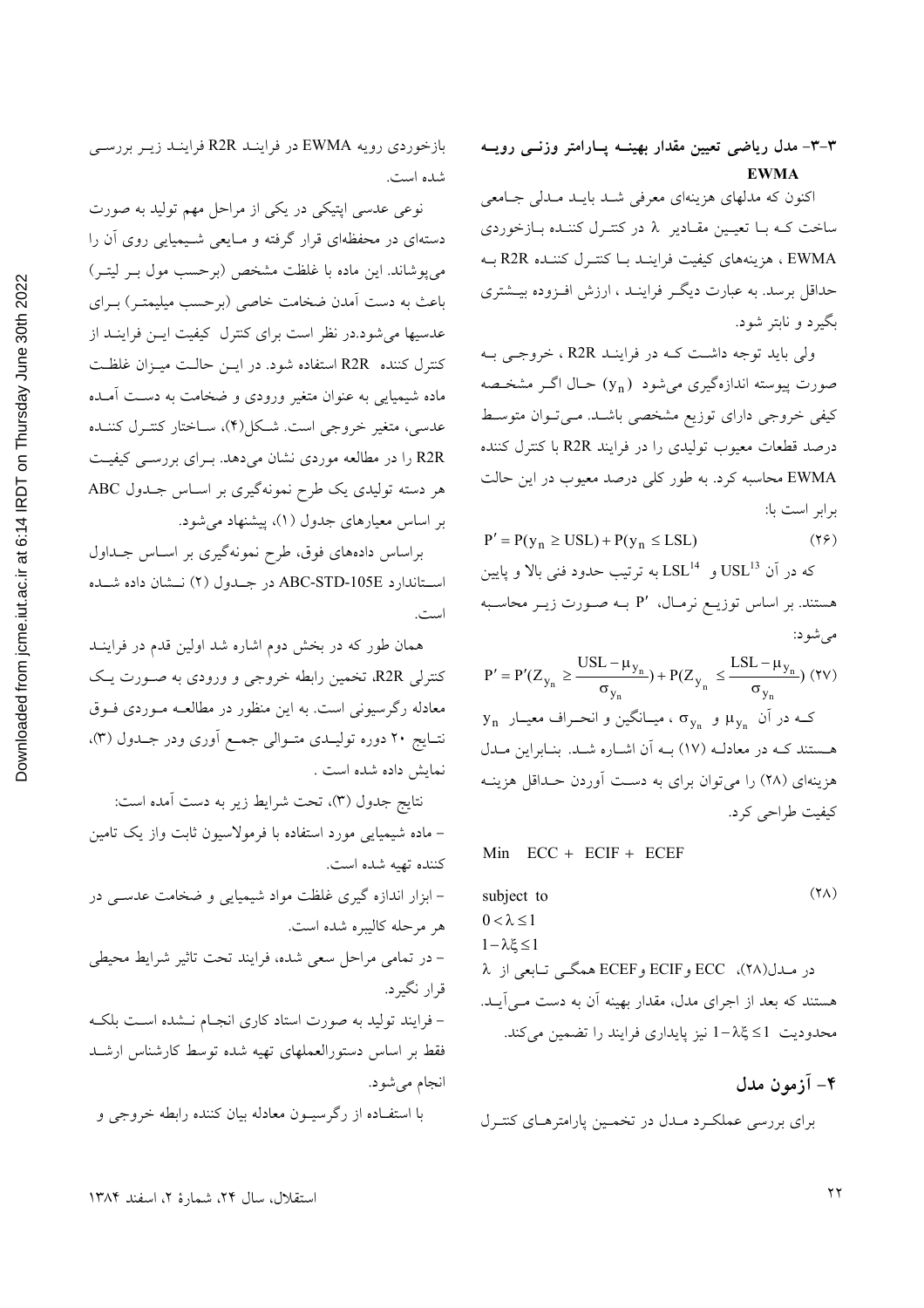

شکل۴ – ساختار کنترل کننده R2R در فرایند کاهش ضخامت عدسی

|  |  | جدول ۱– معیارهای پیشنهادی طرح نمونهگیری |  |
|--|--|-----------------------------------------|--|
|--|--|-----------------------------------------|--|

| اندازه محموله(N) | سطح بازرسى | دد ىموىەديرى | AQL   |
|------------------|------------|--------------|-------|
|                  |            |              | $\%1$ |

## جدول ۲– طرح نمونهگیری بر اساس جداول استاندارد ABC-STD-105E ومعیارهای جدول ۱

| اندازه نمونه( n ) | عدد پذيرش( c ) | عدد رد( r ) |
|-------------------|----------------|-------------|
|                   |                |             |

#### جدول ۳– میزان خروجی وورودی در ۲۰ دوره متوالی تولید

| غلظت(مول بر ليتر) | ضخامت(میلیمتر) |
|-------------------|----------------|
| 0.012             | 3.024          |
| 0.0125            | 3.0251         |
| 0.0123            | 3.0245         |
| 0.0123            | 3.0247         |
| 0.0128            | 3.0255         |
| 0.0129            | 3.0258         |
| 0.0127            | 3.0253         |
| 0.012             | 3.0241         |
| 0.0125            | 3.0248         |
| 0.0126            | 3.0253         |
| 0.0126            | 3.025          |
| 0.0124            | 3.0249         |
| 0.0126            | 3.0251         |
| 0.0127            | 3.0255         |
| 0.0128            | 3.0254         |
| 0.0125            | 3.0252         |
| 0.0125            | 3.0248         |
| 0.0126            | 3.0251         |
| 0.0128            | 3.0255         |
| 0.0125            | 3.0252         |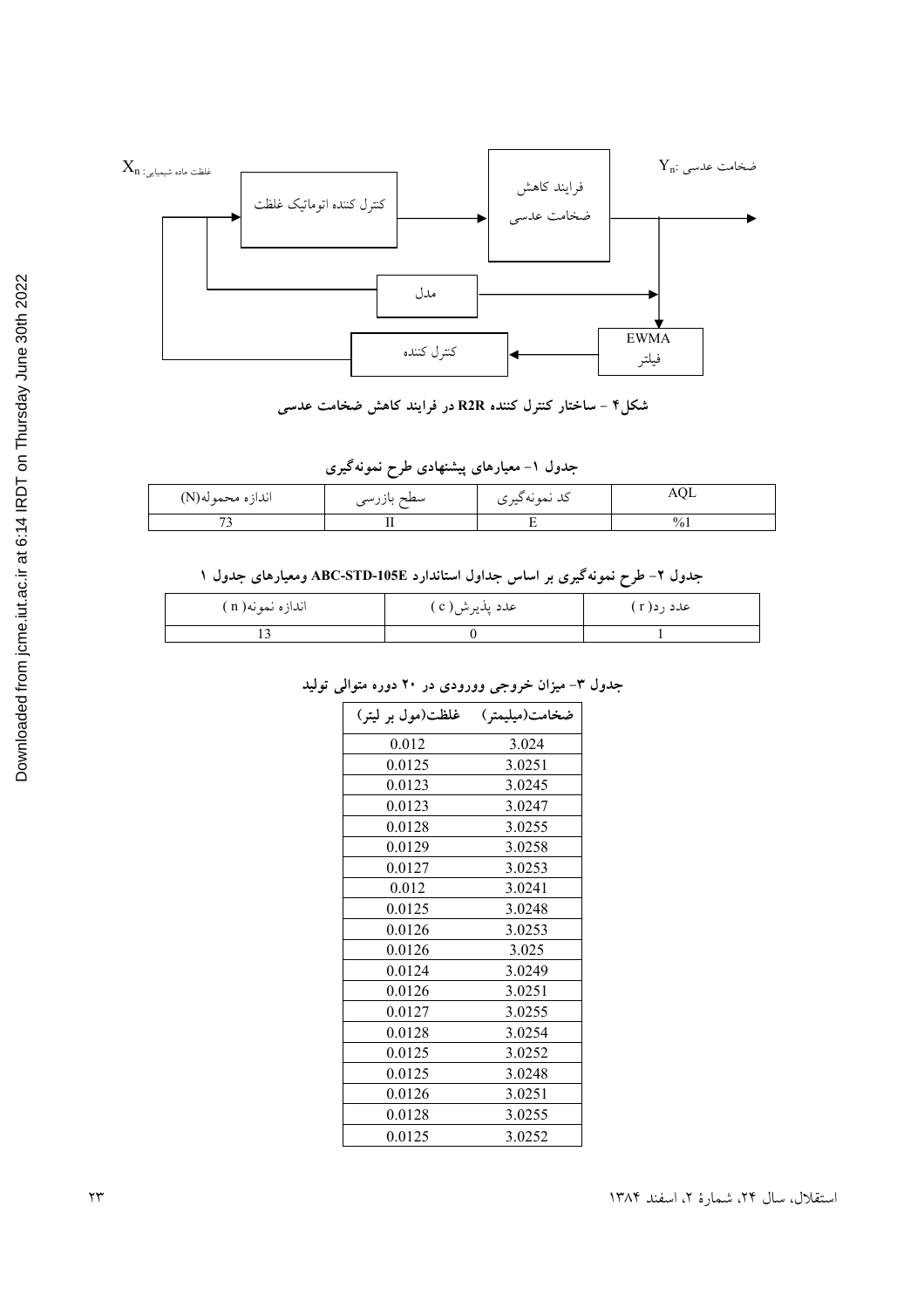

شکل ٥- برازش مدل به رفتار فرایند

ورودي به دست مي آيد. شكل (۵)، اين معادله را نشان مي دهـد. همان طور که در شکل (۵)، مشخص است این رابطه خطبی بـا درجه برازش بسیار خوبی بر دادهها منطبق شده است ودر نتیجه از مدل قابل اعتمادى درقسمت پيش بينى كنتـرل كننـده R2R بر خورداريم.

حدود استاندارد فني بالايي وپاييني براي خروجي فرايند بـه ترتيب ٣/٠٢٥٥ و٣/٠٢۴٢ است. بنـابرين بـر اسـاس تخمـين معیارهای مرکزیت و پراکندگی بر اساس دادههـای جـدول (۳)، توانایی فرایند محاسبه شده است. نتـایج ایـن محاسـبات کـه در شكل (۶)، آمده است، نشان دهنده كارايي پايين فرايند( CPk<1 و CP<1) و مقدار زياد ضايعات است.

بر اساس آمار گذشته در ایـن فراینـد متوسـط فاکتورهـای هزينــه اي تطــابق و عــدم تطــابق (C1,C2,C3) محاســبه و در جدول (۴) نشان داده شده است. همچنین دوره گارانتی ۴ سال، نرخ بهره سالیانه ۲۰ در صد وجریمه خرابـی محـصول در سـال اول برابر ٨/٥ واحد يول است.

با توجـه بـه معـادلات (٢٠)، (٢٢) و (٢۴) و يارامترهـاي جدول (۴)، ميزان متوسط هزينههاي كيفي، محاسبه و در جدول

(۵)، نشان داده شده است. همچنین شکل (۷)، درصـد هریـک ازاين هزينهها را نمايش مى دهد. نسبت هزينـههـاى انطبـاق بـه هزینههای عدم انطباق برابر ۷۸٪ است که نشان از عـدم بهینگـی هزینههای کیفی است زیـرا بـر اسـاس اسـتاندارد هزینـههـای كيفي (BS 6143) موقعي اين هزينههـا حـداقل هـستند كـه ايـن نسبت به سمت یک میل کند[۲۴].

در قدم دوم برای پیاده سازی کنترل کننده R2R، با توجه بــه مـدل بــه دسـت آمـده در قـسمت اول و پارامترهـاي هزينــهاي ، مدل ۲۸، اجرا شده و مقدار بهینه پارامتر وزنــی ( $\mathrm{C}_1, \mathrm{C}_2, \mathrm{C}_3$ ) رويه EWMA برابر ۰/۰۹۴ به دست مي آيد. با اين يارامتر وزنبي در رويـه EWMA كنتـرل كننـده R2R را بـراي كنتـرل فراينـد استفاده می کنیم. نتایج حاصل از ۲۰ مرحله متوالی تولیـد تحـت کنترل R2R در جدول (۶) آمده است.

شکل (۸)، مشخصات اساس آمـاری وتوانـایی فراینـد را در این حالت نشان می دهد در این حالت مقدار CP,CP به ترتیب برابر ۱/۱۴ و ۱/۰۲ است کـه نـشان دهنـده افـزايش رانـدمان و كاهش ضايعات در اين حالت است.

با استفاده از معادلات (٢٠)، (٢٢) و (٢۴) و همسان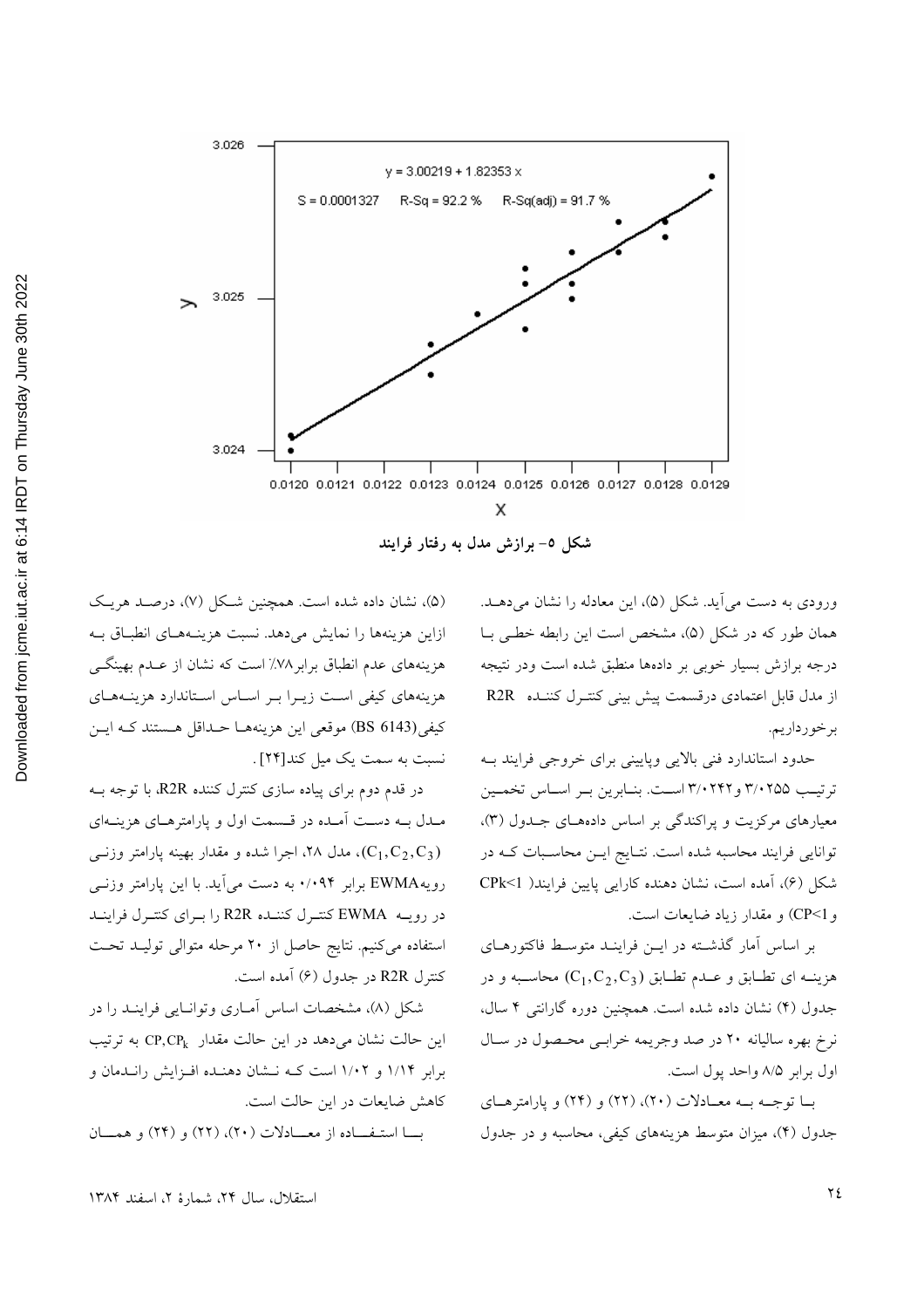

شکل ٦– مشخصات اماری و کارایی فرایند قبل از به کار گیری کنترل کننده R2R

|  |  |  |  | جدول ۴– مقادیر $\rm C_1, C_2, C_3$ در محاسبه هزینه کیفیت |  |
|--|--|--|--|----------------------------------------------------------|--|
|--|--|--|--|----------------------------------------------------------|--|

| متوسط پارامتر هزينه انطباق | متوسط پارامتر هزينه عدم انطباق                               |                                                              |  |
|----------------------------|--------------------------------------------------------------|--------------------------------------------------------------|--|
| U                          | متوسط پارامتر هزينه خراب <sub>ی</sub> داخل( C <sub>2</sub> ) | متوسط پارامتر هزینه خراب <sub>ی</sub> خارج (C <sub>3</sub> ) |  |
| 9.8                        |                                                              | 12.5                                                         |  |

## جدول ٥– متوسط هزینهای کیفی قبل از به کارگیری کنترل کننده R2R

| ECC           | 3525   |
|---------------|--------|
| <b>ECIF</b>   | 1005.3 |
| <b>ECEF</b>   | 3520.6 |
| مجموع هزينهها | 8050.9 |



شکل۷– درصد متوسط هزینههای کیفی قبل از به کارگیری کنترل کننده R2R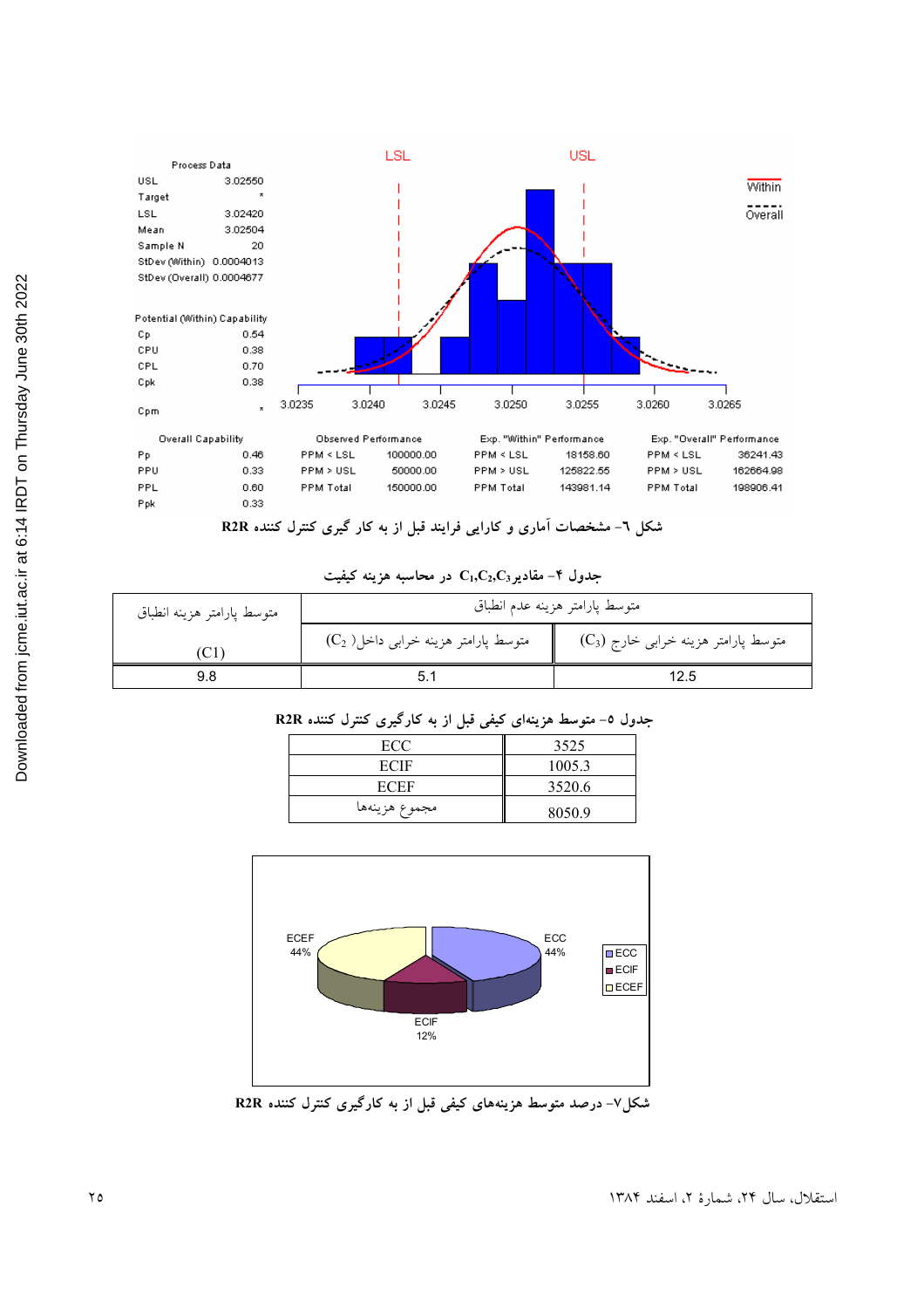| غلظت(مول بر ليتر) | ضخامت(میلیمتر) | $a_n$  |
|-------------------|----------------|--------|
| 0.0133            | 3.02429        | 3.0027 |
| 0.0136            | 3.02474        | 3.0028 |
| 0.0136            | 3.02476        | 3.0027 |
| 0.0136            | 3.0248         | 3.0028 |
| 0.0135            | 3.02464        | 3.0027 |
| 0.0138            | 3.02507        | 3.0025 |
| 0.0136            | 3.02474        | 3.0028 |
| 0.0137            | 3.02485        | 3.0027 |
| 0.0137            | 3.02485        | 3.0028 |
| 0.0135            | 3.02461        | 3.0026 |
| 0.0138            | 3.02508        | 3.0027 |
| 0.0138            | 3.02512        | 3.0027 |
| 0.0137            | 3.02494        | 3.0027 |
| 0.0135            | 3.02451        | 3.0028 |
| 0.0134            | 3.02442        | 3.0027 |
| 0.0137            | 3.02498        | 3.0027 |
| 0.0136            | 3.02471        | 3.0028 |
| 0.0136            | 3.02482        | 3.0026 |
| 0.0136            | 3.02484        | 3.0028 |
| 0.0136            | 3.02476        | 3.0027 |

جدول ۶– نتایج حاصل از ۲۰ مرحله متوالی تولید تحت کنترل R2R



شکل ۸– مشخصات آماری و کارایی فرایند بعد از به کار گیری کنترل کننده R2R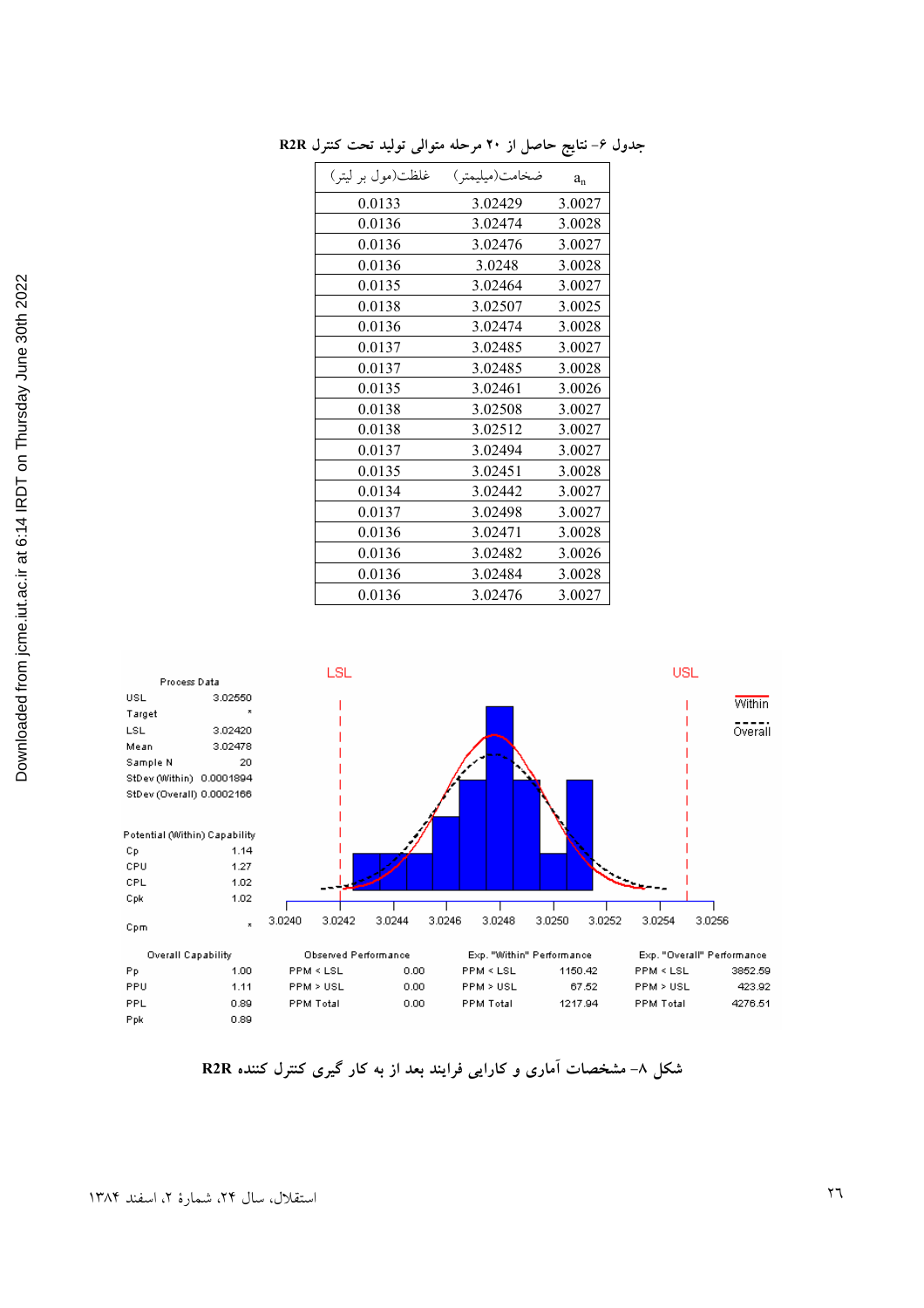

شکل ۹– درصد متوسط هزینههای کیفی بعد از به کارگیری کنترل کننده R2R

# **E&+%T J%6 h%! 5g**

در این مقاله کنترل کننده R2R بهینه ســازی اقتــصادی شــده است این امر از طریق توسعه یک مدل اقتصادی که هزینــههــای کیفیت را با تعیین مقـدار بهینـه ۸، کمینـه مـی کنـد، بـه انجـام می رسد. با استفاده از فرایند کنترلی R2R بهینه شده، عبلاوه ب افزایش توانایی فرایند، هزینههای کیفی نیز کاهش می یابد.

علاوه بر این با اجرای این مدل نسبت هزینههای تطـابق بـه هزینههای عدم تطابق به سمت یک میل میکند که نشان دهنـده كمترين هزينه كيفيت در سطح كيفيت موجود است.

برای تحقیقات آتبی، استفاده از مـدلهای چنـد معیـاره کـه بتوانند همزمان، توانایی فرایند، میانگین مربع خطا و هزینــههــای كيفيت را به مقدار مورد نظر تصميم گيرنـده برسـانند، پيــشنهاد میشود. همچنین میتوان در اجرای مـدل توسـعه داده شـده در این مقاله، برای هر نوع هزینه کیفیت یک وزن در نظـر گرفـت و نتایج حاصله را در هزینههای کیفیت وکیفیت محصول بررسی کرد.

## جدول ۷– متوسط هزینههای کیفی بعد از به کارگیری

 **R2R "**

| $\text{ECC}(\text{L})$                   | 43.1   |
|------------------------------------------|--------|
| $ECIF(\rightarrowtail)$                  | 10.21  |
| $ECEF(\downarrow \downarrow \downarrow)$ | 35.049 |
| مجموع هزينه ها                           | 88.359 |

 $\mathcal{C}_1, \mathcal{C}_2, \mathcal{C}_3$  پارامترهای هزینـههـا درایـن حالت بررسی شده است. جدول (V)، مقادیر متوسط هزینههــای کیفی و شکل (۹)، درصد آنها را نشان می دهد. در این رویک د جديد نسبت هزينــهـاى انطبــاق بــه هزينــههــاى عــدم انطبــاق برابر ۹۵٪ است که نشان از بهینگی هزینههای کیفی است زیرا که این نسبت به سمت یک میل کرده است[۲۴]. بــه عبــارت دیگــر در این رویکرد با سطح کیفیت بالاتری، هزینـههـای کیفیـت كمترى هم داشتهايم.

#### واژه **نامه**

- 1. exponentially weighted moving average
- 2. statistical process control
- 3. adjustment
- 4. engineering process control
- 5. stability
- 6. single input single output
- 7. white noise
- 8. state-space
- 9. average total inspection
- 10. internal failure cost
- 11. external failure cost
- 12. average outgoing quality 13. upper specification limit
- 14. lower specification limit